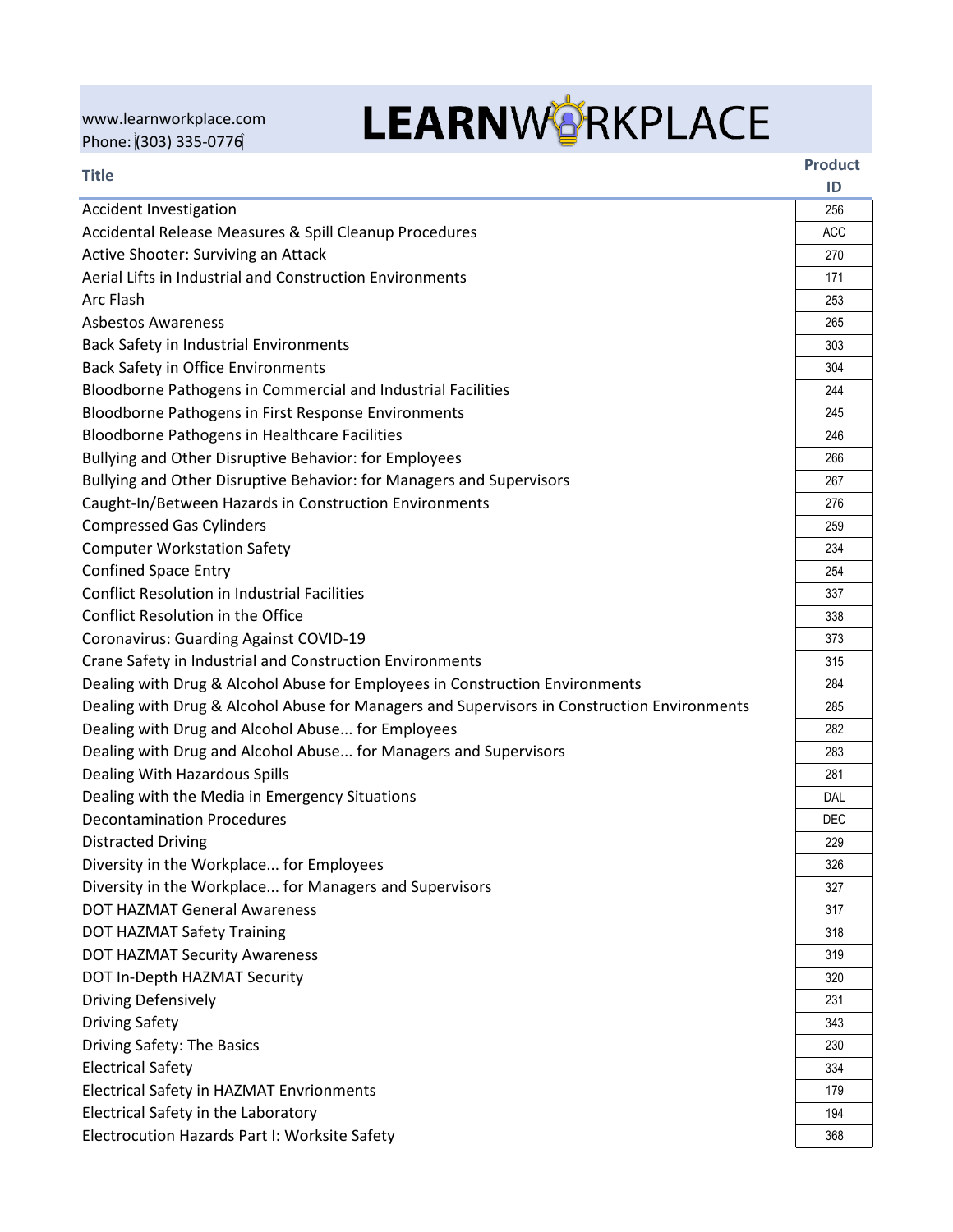| Electrocution Hazards Part II: Employer Responsibilities      | 369        |
|---------------------------------------------------------------|------------|
| <b>Emergency Planning</b>                                     | 226        |
| <b>Evacuation Procedures</b>                                  | 240        |
| <b>Exposure Monitoring &amp; Medical Surveillance</b>         | EMM        |
| Eye Safety                                                    | 306        |
| Eye Safety in Construction Environments                       | 310        |
| Fall Protection in Industrial and Construction Environments   | 362        |
| Fighting Fatigue in the Workplace                             | 309        |
| Fire Prevention in Healthcare                                 | 293        |
| Fire Prevention in the Office                                 | 291        |
| <b>First Aid</b>                                              | 321        |
| First Aid in Construction Environments                        | 322        |
| <b>Fitness and Wellness</b>                                   | 237        |
| Flammables & Explosives in the Laboratory                     | 195        |
| Forklift Safety: Industrial Counterbalance Lift Trucks        | 264        |
| Forklift/Powered Industrial Truck Safety                      | 263        |
| <b>GHS Container Labeling</b>                                 | 356        |
| <b>GHS Labeling in Construction Environments</b>              | 359        |
| <b>GHS Safety Data Sheets</b>                                 | 355        |
| GHS Safety Data Sheets in Construction Environments           | 358        |
| GHS Safety Data Sheets in the Laboratory                      | 178        |
| Hand & Power Tool Safety                                      | 307        |
| Hand & Power Tool Safety in Construction Environments         | 311        |
| Hand, Wrist & Finger Safety                                   | 308        |
| Hand, Wrist & Finger Safety in Construction Environments      | 312        |
| Handling A Sexual Harassment Investigation                    | 376        |
| Handling Compressed Gas Cylinders in the Laboratory           | 196        |
| <b>Handling Hazardous Materials</b>                           | 180        |
| <b>Hazard Communication in Auto Service Environments</b>      | 352        |
| Hazard Communication in Cleaning and Maintenance Environments | 353        |
| Hazard Communication in Construction Environments             | 357        |
| <b>Hazard Communication in Healthcare Environments</b>        | 351        |
| Hazard Communication in Hospitality Environments              | 354        |
| <b>Hazard Communication in Industrial Facilities</b>          | 350        |
| <b>Hazard Recognition</b>                                     | 268        |
| <b>Hazardous Materials Labels</b>                             | 367        |
| <b>HAZMAT Labeling</b>                                        | <b>HAL</b> |
| HAZWOPER Confined Space Entry                                 | 025        |
| <b>HAZWOPER Fire Prevention</b>                               | 182        |
| <b>HAZWOPER Heat Stress</b>                                   | 183        |
| HAZWOPER Personal Protective Equipment                        | <b>CPE</b> |
| <b>HAZWOPER Safety Orientation</b>                            | 184        |
| <b>Hearing Conservation and Safety</b>                        | 288        |
| <b>Heat Stress</b>                                            | 330        |
| <b>Heat Stress in Construction Environments</b>               | 331        |
| <b>HIPAA Rules and Compliance</b>                             | 272        |
| Hot Work Safety and the Permitting Process                    | 287        |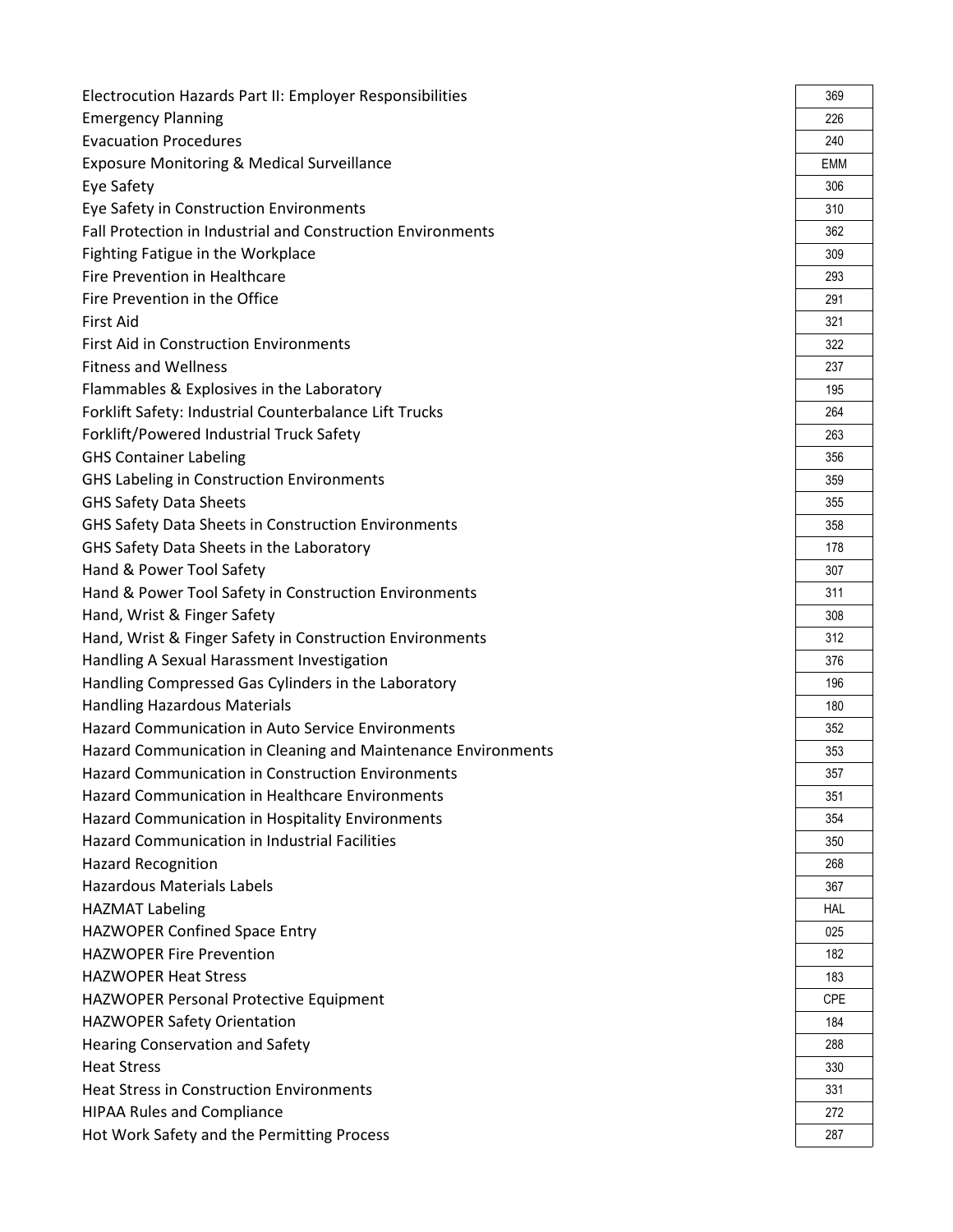| I2P2: Injury and Illness Prevention Programs                     | 252        |
|------------------------------------------------------------------|------------|
| Indoor Air Quality                                               | 290        |
| <b>Industrial Ergonomics</b>                                     | 305        |
| <b>Industrial Fire Prevention</b>                                | 292        |
| Introduction to GHS                                              | 154        |
| Introduction to GHS for Construction Workers                     | 222        |
| Introduction to HAZWOPER Retraining                              | 185        |
| Introduction to OSHA                                             | 279        |
| Laboratory Ergonomics                                            | 197        |
| Laboratory Hoods                                                 | 227        |
| Ladder Safety                                                    | 335        |
| Ladder Safety in Construction Environments                       | 336        |
| Lead Exposure in Construction Environments                       | 273        |
| Lead Exposure in General Industry                                | 274        |
| <b>Loading Dock Safety</b>                                       | 347        |
| Lock-Out/Tag-Out                                                 | 289        |
| <b>Machine Guard Safety</b>                                      | 361        |
| Manual Pallet Jack Safety                                        | 349        |
| <b>Materials Handling Safety</b>                                 | 280        |
| <b>Medical Surveillance Programs</b>                             | <b>MED</b> |
| Monitoring Procedures and Equipment                              | <b>MON</b> |
| Motorized Pallet Truck Safety                                    | 348        |
| <b>Office Ergonomics</b>                                         | 236        |
| <b>Office Safety</b>                                             | 235        |
| Orientation to Laboratory Safety                                 | 198        |
| OSHA Formaldehyde Standard                                       | 199        |
| OSHA Recordkeeping for Employees                                 | 346        |
| OSHA Recordkeeping for Managers and Supervisors                  | 345        |
| <b>Patient Handling Safety</b>                                   | 372        |
| Personal Protective Equipment                                    | 257        |
| Personal Protective Equipment & Decontamination Procedures       | 186        |
| Personal Protective Equipment in Construction Environments       | 258        |
| Planning for Laboratory Emergencies                              | 200        |
| Preventing Contamination in the Laboratory                       | 201        |
| Preventing Sexual Harassment for Employees                       | 374        |
| Preventing Sexual Harassment for Managers and Supervisors        | 375        |
| Preventing Sexual Harassment for Supervisors in California       | 313        |
| Preventing Workplace Discrimination for Employees                | 328        |
| Preventing Workplace Discrimination for Managers and Supervisors | 329        |
| <b>Respiratory Protection and Safety</b>                         | 187        |
| <b>Respiratory Protection and Safety</b>                         | 275        |
| Rigging Safety in Industrial and Construction Environments       | 316        |
| Safe Handling of Laboratory Glassware                            | 202        |
| Safe Lifting                                                     | 228        |
| Safe Lifting in Construction Environments                        | 238        |
| Safety Audits                                                    | 251        |
| Safety Awareness for New Employees                               | 370        |

| 252        |
|------------|
| 290        |
| 305        |
| 292        |
| 154        |
| 222        |
| 185        |
| 279        |
| 197        |
| 227        |
| 335        |
| 336        |
| 273        |
| 274        |
| 347        |
| 289        |
| 361        |
| 349        |
| 280        |
| MED        |
| <b>MON</b> |
| 348        |
| 236        |
| 235        |
| 198        |
| 199        |
| 346        |
| 345        |
| 372        |
| 257        |
| 186        |
| 258        |
| 200        |
| 201        |
| 374        |
| 375        |
| 313        |
| 328        |
| 329        |
| 187        |
| 275        |
| 316        |
| 202        |
| 228        |
| 238        |
| 251        |
| 370        |
|            |